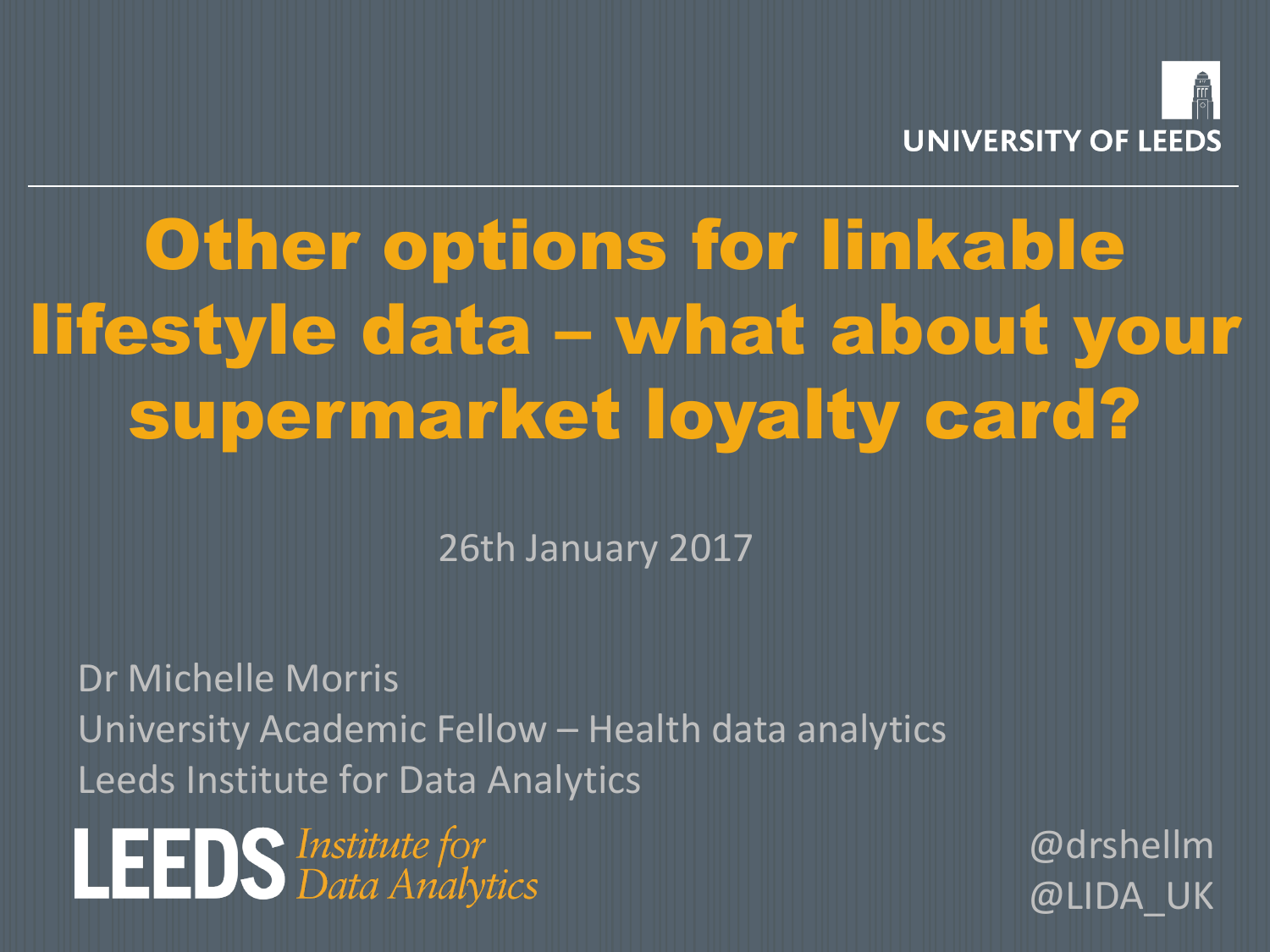



# $L$ Importance of a healthy lifestyle  $\Box$ Traditional methods for recording lifestyle  $\Box$  New and emerging forms of data

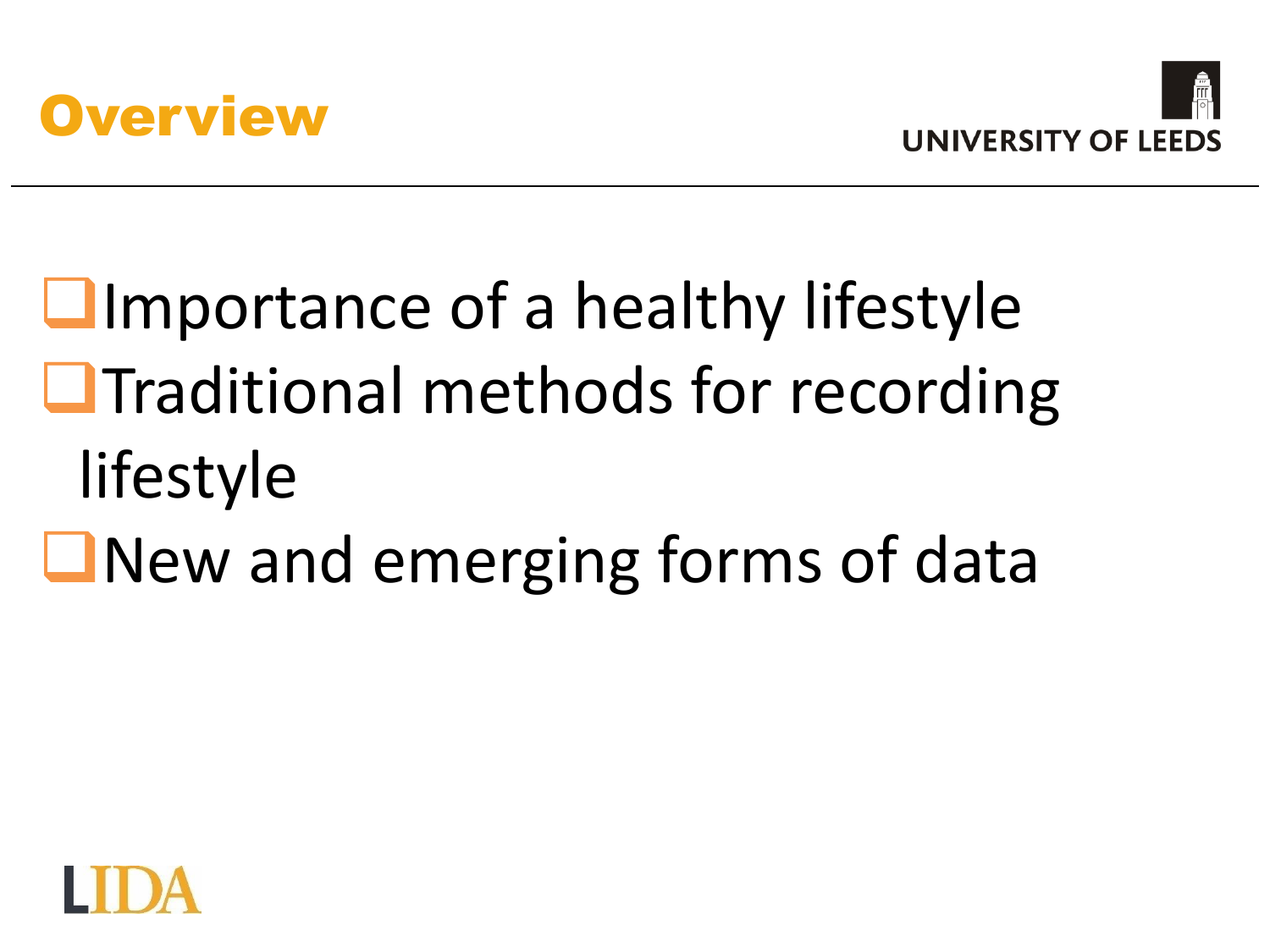

## Diet and physical activity are two of the most important modifiable risk factors for noncommunicable disease



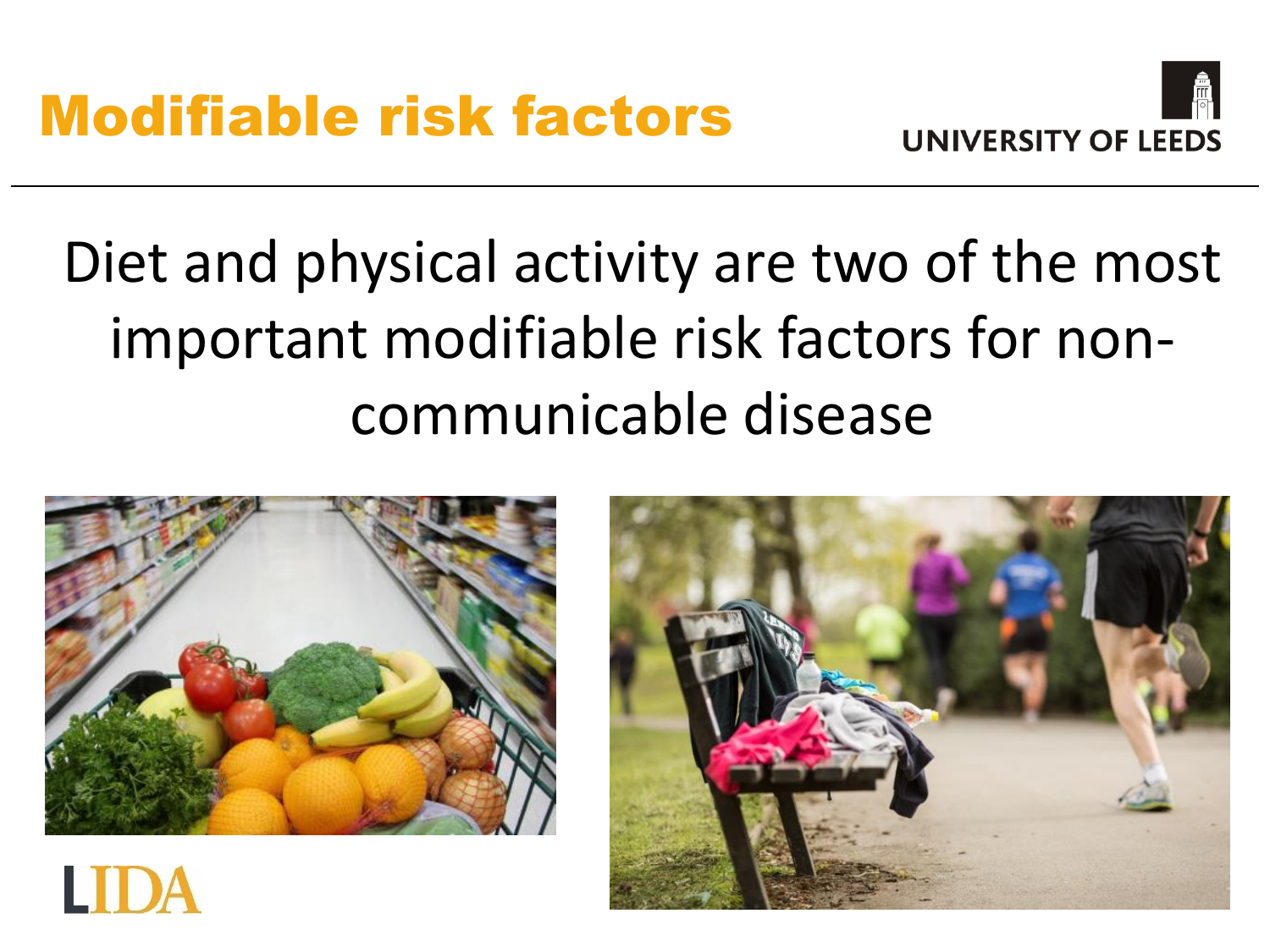## Traditional research





Please check that you have a tick (√) on EVERY line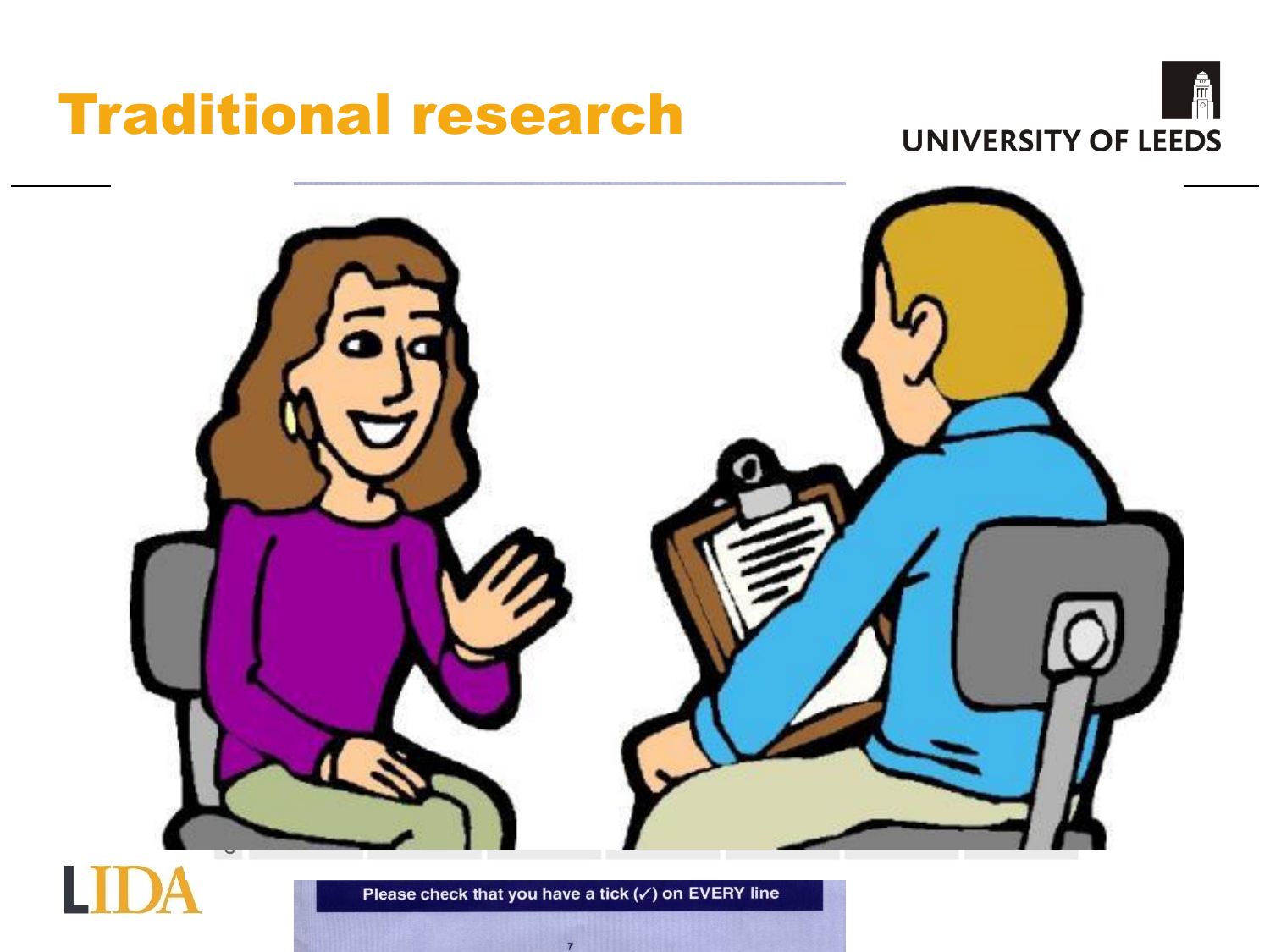



**O**Participant burden ■Researcher burden **■Subject to mis-reporting**  $\square$ Scale



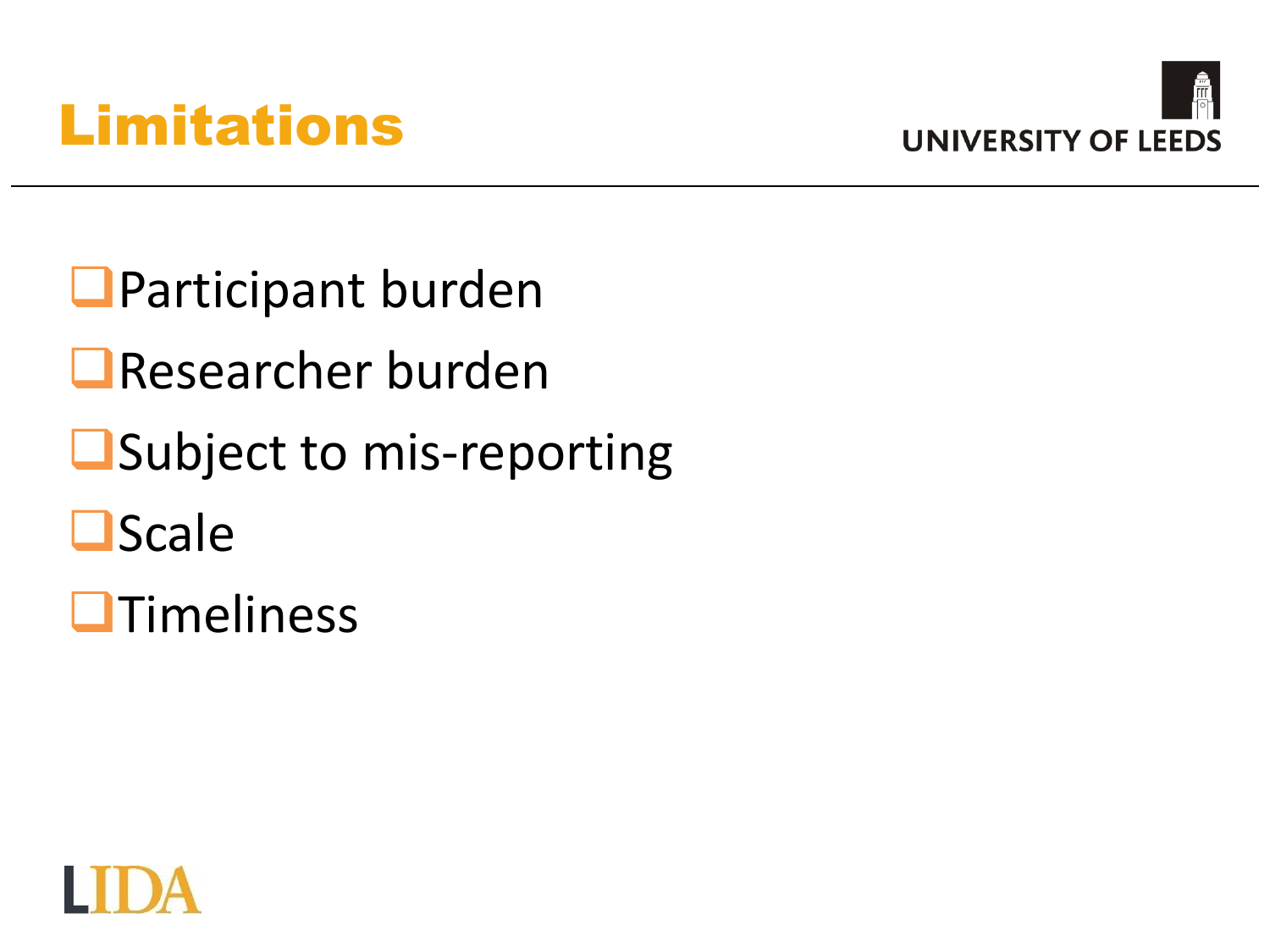## New and emerging data



**O**Supermarket loyalty cards

- $\Box$  Diet and activity apps
- **E**Wearable devices

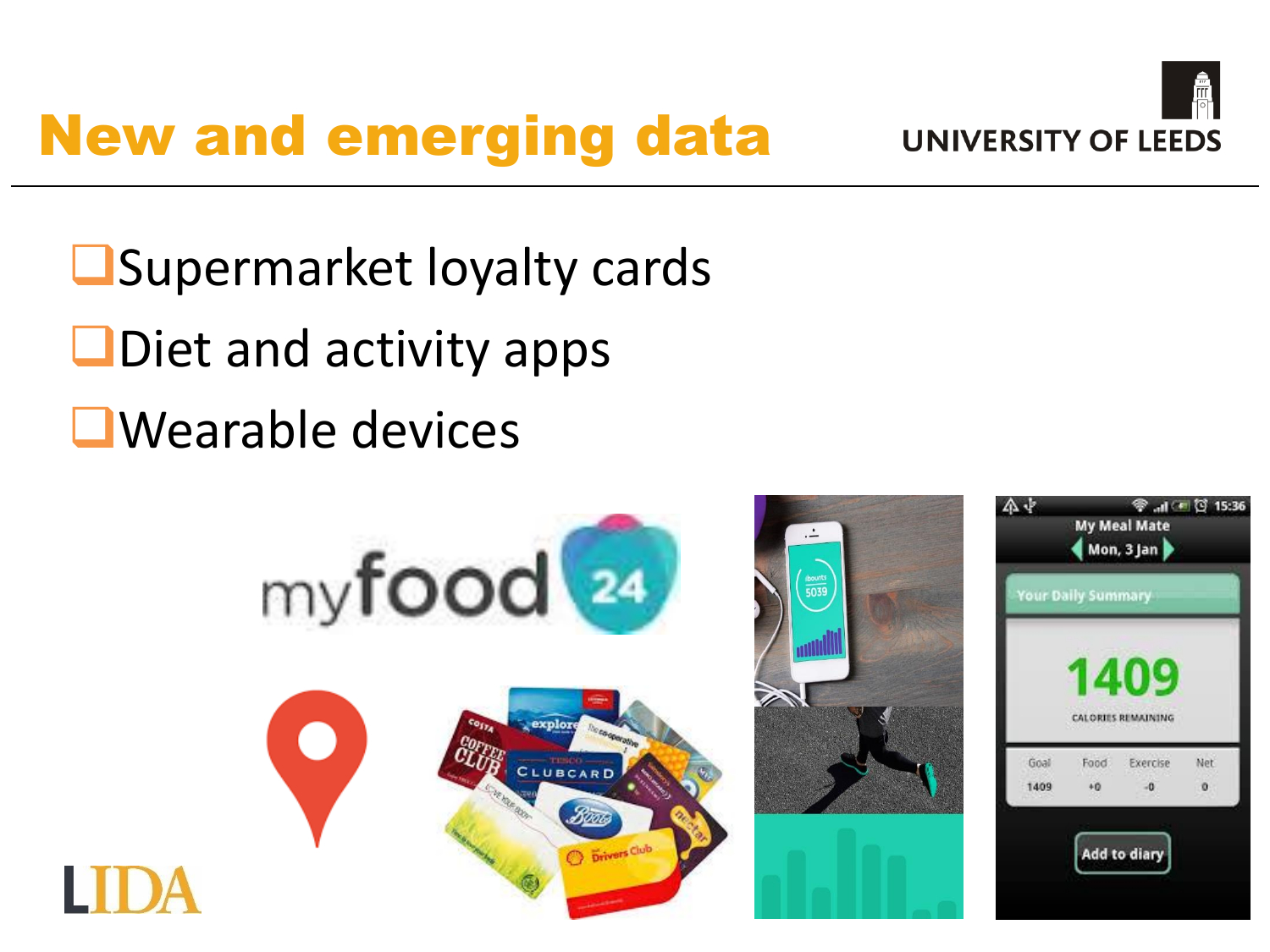



- **□12** weeks data from one supermarket
- ■Data from 762,916 individuals
- ■21,516,008 food and beverage item category transactions

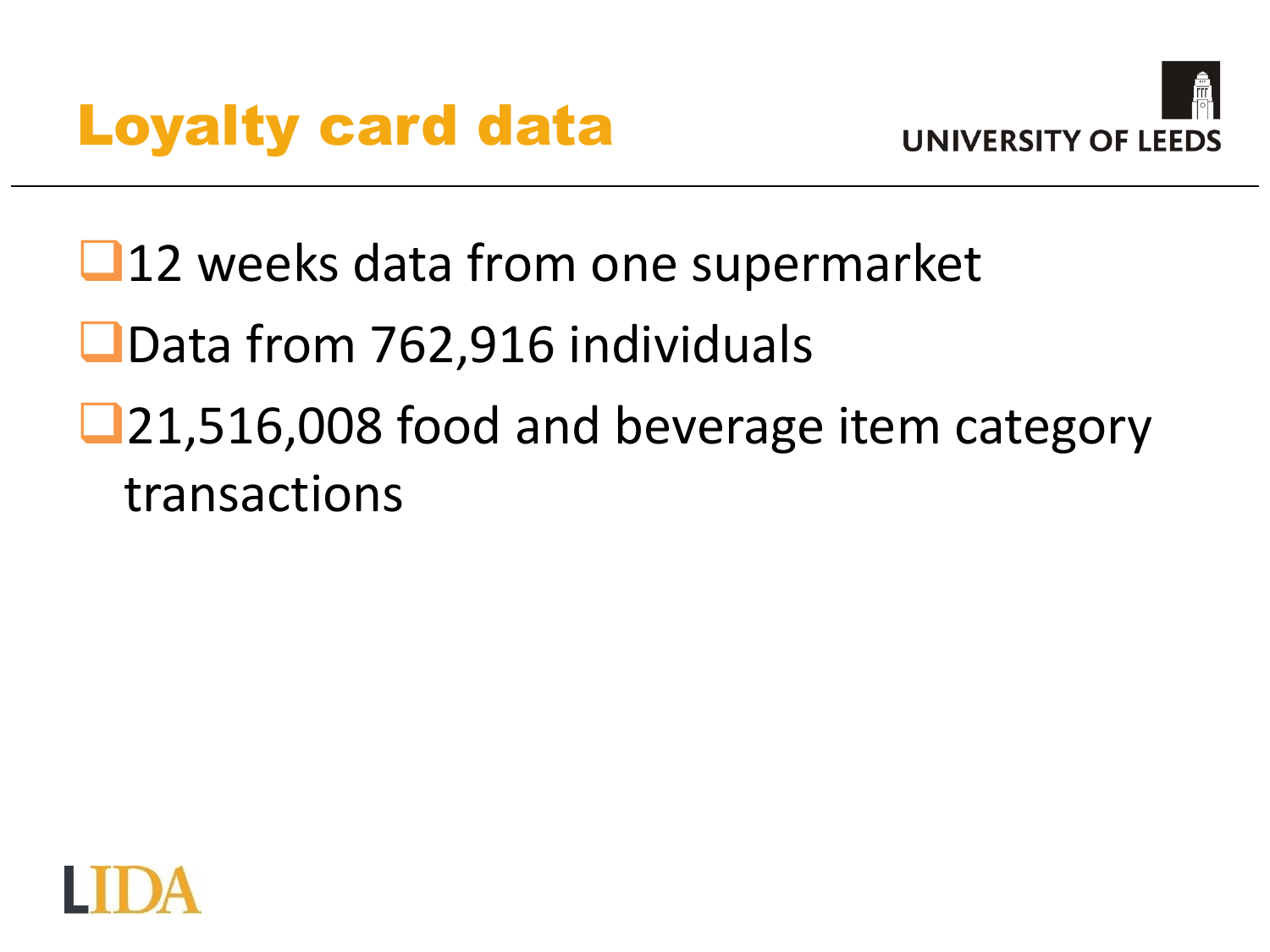

**Not everyone uses loyalty cards or apps** 

- $\Box$  Not everyone uses loyalty cards or apps all the time
- **Evaluation of new data sources essential**
- **New methods to account for**

limitations required

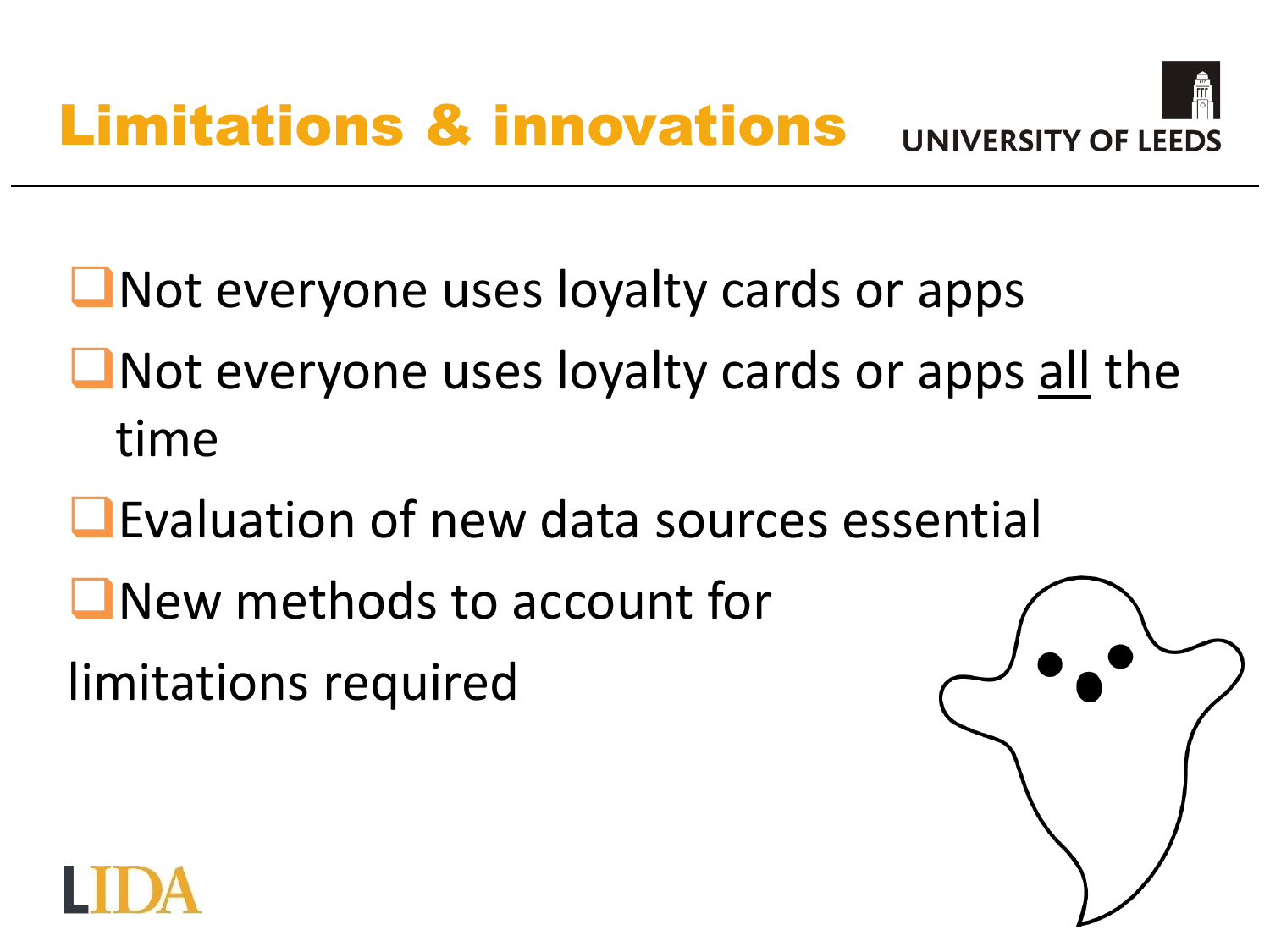## What is possible?



### Now

- **O** Compare area (neighbourhood or region) patterns with health outcomes
- **O** Collect information about what people think about using their data in this way

### **LI** Future

**L**With consent linking new data with health records is possible

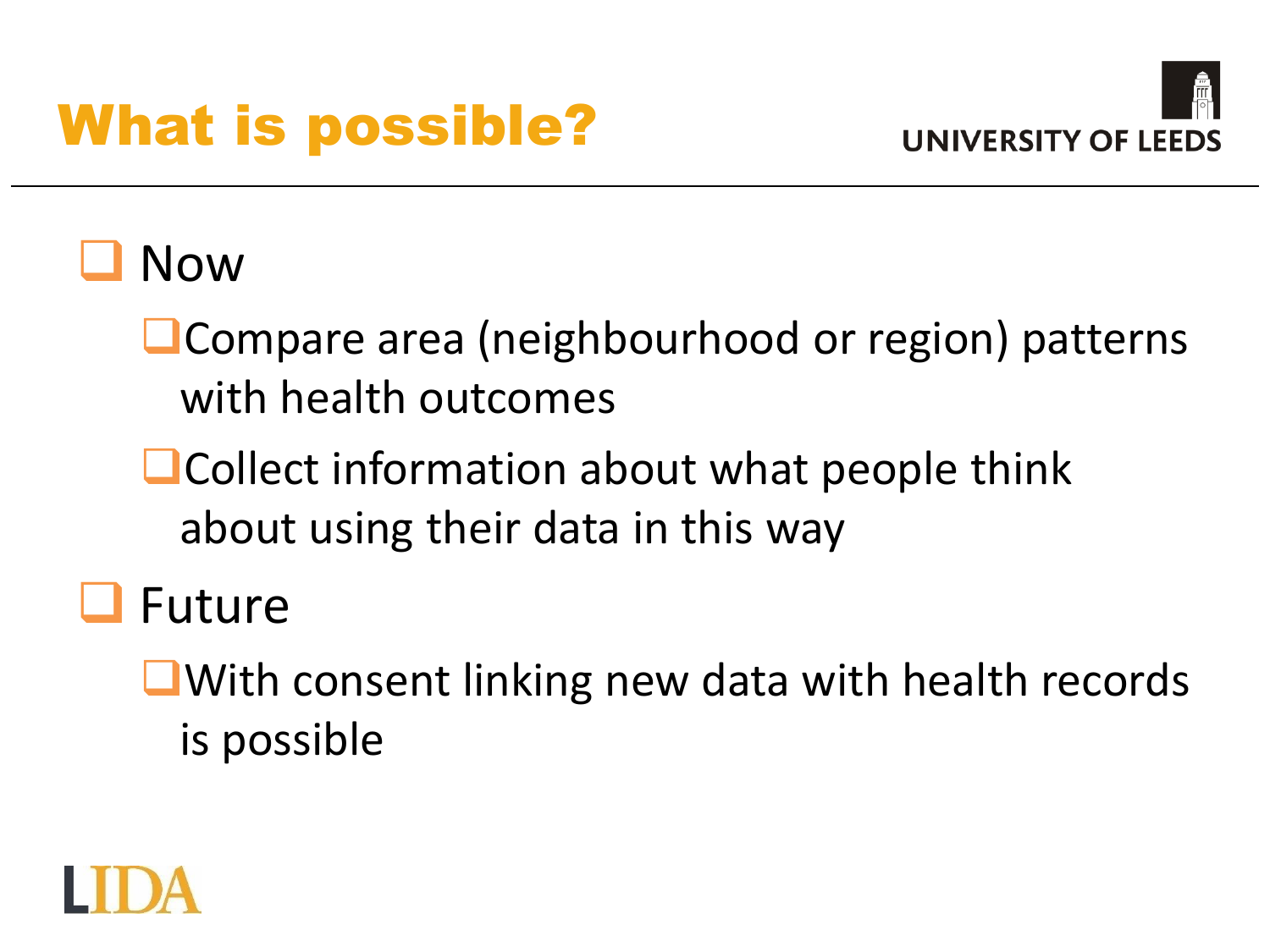

Conclusion

**L**Great potential **L**Governance **OTrust OData access / acquisition Novel, timely insight to** improve health









Consumer Data Research Centre

An ESRC Da